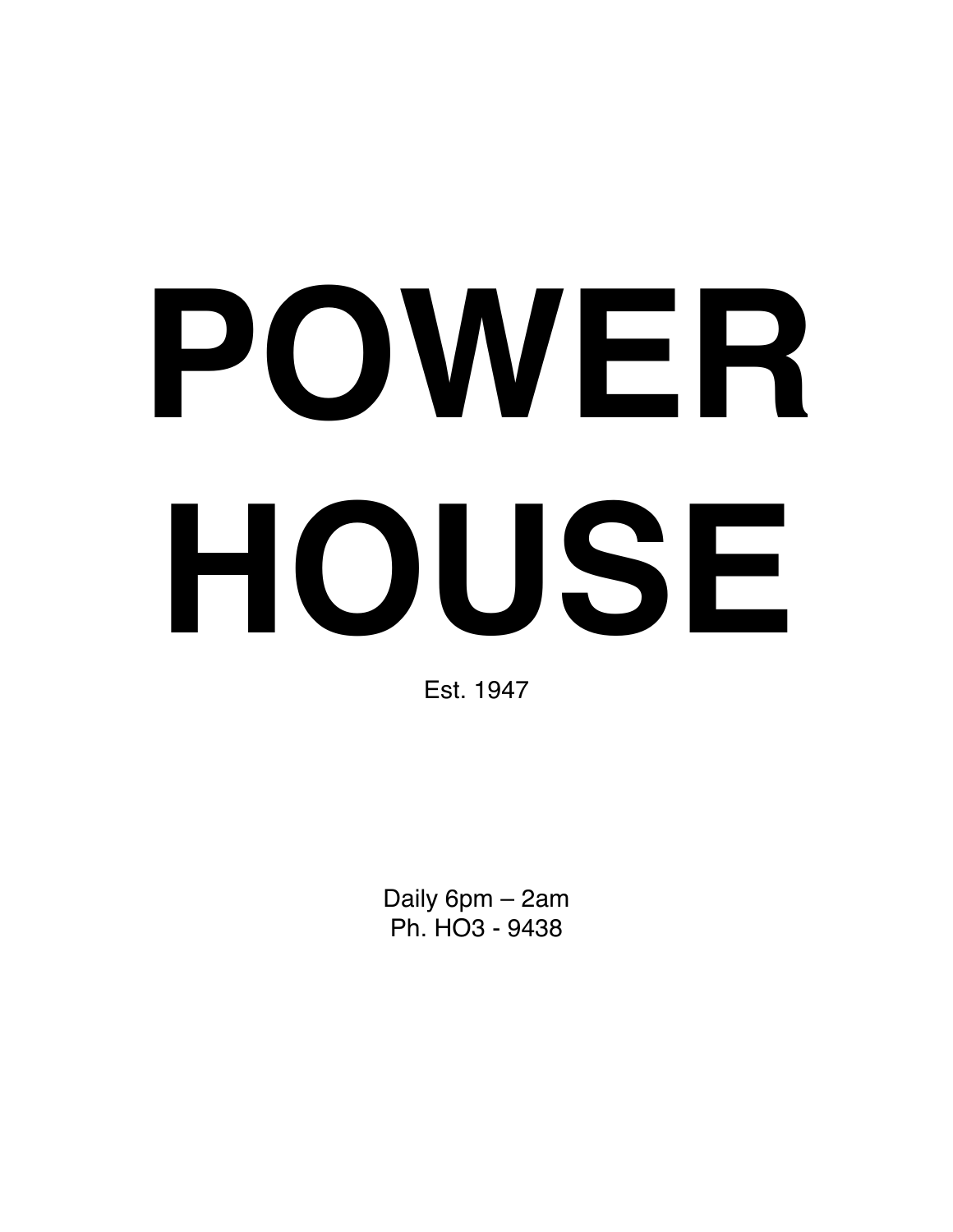#### **SPARKLING & EFFERVESCENT**

**Jack Apple Soda** \$13 Jack Daniels, House Apple Soda **Antique Fizz** \$13 Treaty Oak Waterloo Antique Gin, Lemon, Simple, Seltzer **Pearl Button** \$13 Kappa Pisco, Cocchi Americano, Lemon, Egg White **Second City** \$15 Punt e Mes, Grand Marnier, Angostura, Sparkling **Soyer au Champagne** \$16 Cognac, Maraschino, Cointreau,

#### **STINGERS, SOURS & SWEETS**

Vanilla Ice Cream, Sparkling

**Continental Cup** \$13 Double Cross, Cucumber Lime, Chai, Sea Salt **Army Navy** \$13 Bombay Dry, Lemon, Orgeat, Angostura **Alley Oop** \$13 Arette Reposado Tequila, Agave, Lime, Cucumber Marshmallow **Between The Sheets** \$14 Plantation 5yr, Hennessy VS, Cointreau, Lemon **Algonquin** \$13 Bulleit Rye, French Vermouth, Pineapple, Gomme **Kalimotxo** \$9 Mulled Red Wine, Coca-Cola, Orange & Cookie Spice

#### **SPIRITED, SAVORY & STIRRED**

**The Hampton** \$14 Bulleit Rye, Cocchi Torino, Averna, Maraschino, Angostura & Orange Bitters **Weeski** \$14 Paddy Irish, Cocchi Americano, Cointreau **Sex & Lucia** \$14 La Gitana Manzanilla Fina, Vermouth Dry & Blanc, Orange Bitters , Pernod 68 **Tequila Por Mi Amante** \$14 Tapatio TBlanco, Chamberyzette **Improved Whiskey Cocktail** \$13 Wild Turkey 101 Rye,<br>Maraschino, Absinthe, Maraschino, Peychaud's **Montgomery Martini** \$14 15 Parts Tanqueray, 1 Part Dry Vermouth, Bitters **Fransisco San** \$15 Nikka 12 yr, Punt e Mes, Benedictine **Irish Coffee** \$9 Paddy Irish, Coffee, Cream **SHANDIES , SHRUBS & FLIPS**

**Shandy Gaffe** \$8 Racer 5 IPA, Ginger Soda **Royal Flip** \$12 Buffalo Trace, Martel Caractere, Cream, Egg, Nutmeg **Pomme** \$8 Lager, Apple soda

#### **CIDER, CIDRE, CIDRA**

**Troy 2012** \$18 Abandoned Orchard Foraged Apple, Pinot Noir Barrel

**Troy MMXIII** \$18 Pome Fruit Medley

#### **GLASSES**

**Moet & Chandon** \$21 Brut Imperial **La Marca** \$13 Prosecco **Gerard Bertrand** \$13 Cremant d'Limoux Rose

**Sorelle Per Sempre** \$10 Unoaked Chardonnay **La Foret** \$11 Aligote 2013 **Pieropan** \$12 Soave 2013

**Las Rocas** \$11Rose Grenache **Allegrini** \$12Valpolicella 2012 **Donati Family Vineyards** \$12 Claret 2012 **Laroche** \$11 'De la Chevaliere' Pinot Noir

### **BOTTLES N' CANS**

**Mr. Pineapple** \$6 San Tan **Wednesday Cat White** \$9 Yoho **La Blanche** \$7 Grimbergen **Holy Gose** \$8 Anderson Valley **Lager** \$6 Dixie **Hopfen-Weisse**\$9 Schneider **Munchen** \$7 Hofbrau **Don de Dieu** \$8 Unibroue **Sparkling Ale** \$7 Coopers **Red Seal Ale** \$7 North Coast **Hop Nosh IPA** \$7 Uinta **Hop Shock IPA** \$7 San Tan **Hop Ottin' IPA** \$7 Anderson Valley **London Pride** \$8 Fullers **LaFin du Monde** \$8Unibroue **Blackened Voodoo Lager** \$7 Dixie **St. Ambroise Oatmeal Stout** \$8 Mcauslan **Best Extra Stout** \$7 Coopers **Tokyo Black Porter** \$9 Yoho